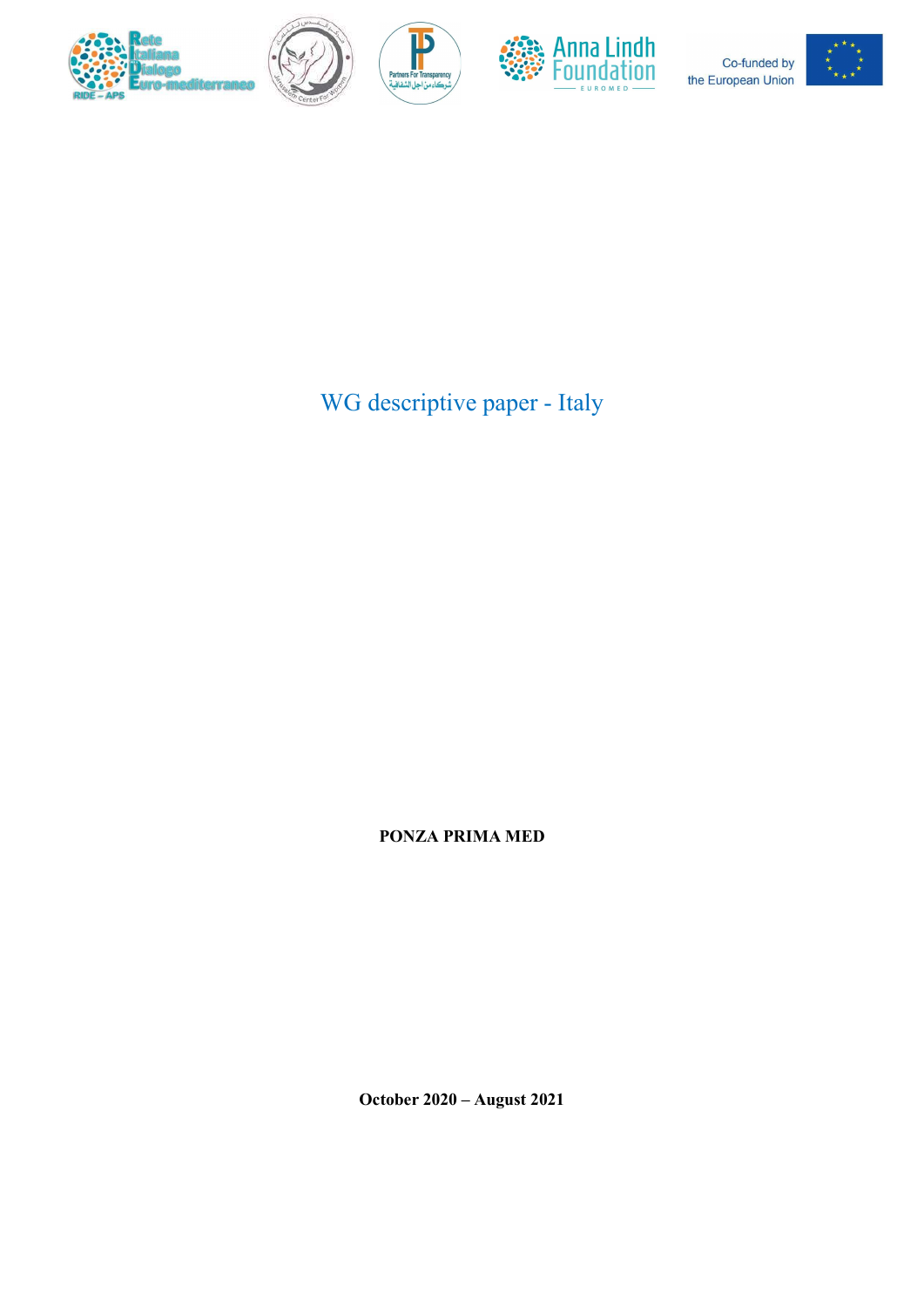







# Deliverable 2. Capitalization and visibility actions<sup>1</sup>

To ensure the proper development of the project's specific objectives

The selection and promotion of at least 3 best practices that can be easily carried out in the Mediterranean region in the following areas: circular water management, agro-food and farming.

the partners are invited to take capitalization and visibility actions; therefore, they should draft a descriptive paper in which they define and explicate the best practices individuated on their territory.

#### Guidelines for the descriptive paper

Each Partner is required to fill in the following descriptive paper, paying a particular attention to the description of the source of such practices, providing as detailed information as to making the practices replicable.

Partners (please choose one):

- X RIDE-APS
- JERUSALEM CENTER FOR WOMEN
- PARTNERS FOR TRANSPARENCY

#### Best practice

Name of the best practice: Local composting. This practice was chosen after an in depth analysis of different methodologies in favor of the sustainability. In particular, two other alternative practices were taken into account:

- Natural Polyculture Method, that combine traditional harvesting system with agroforestry approach and that consists in the cultivation of several species in the same plot at the same time, planting native wood species in wooded strips and hedges on the cultivated fields. The method is focused on the process of re-naturation of the agricultural ecosystem, and wild species are left to self-reproduce and, when necessary, are controlled with mechanical methods. This method has contributed to the improvement of both floristic and fauna diversity and promotes a better management of water resources, reduction of soil erosion, providing a shelter habitat for useful insects, including pollinators and predators of harmful insects.
- Sustainability Rating Method "Envision", a holistic sustainability rating system aimed at assessing sustainability and resilience for all types and sizes of both public and private infrastructure. A wide range of sustainability indicators are considered in the assessment methodology, such as: consultation with the community, improving quality of life, resilience with respect to the risks arising from climate and social change, stakeholder involvement, effectiveness of project management skills. Finally, also the efficiency in the use of resources, such as construction materials, energy, and protection of water resources, is considered. A key value of Envision is its universal applicability to all infrastructure, so it could be applied extensively throughout the Mediterranean to prioritize and carry out the most valuable and sustainable projects.

The Italian team decided make the choice of Local Composting, also in relation to the synergy with the other best practices promoted by the Palestinian and Egyptian partners. In fact, the three best practices refer to the framework of agroecology, and, in this regard, there is a common effort aimed at raising awareness on this type of good practices and at presenting a package of measures that can be applied together.

#### Scope

1. Which of the following areas, namely circular water management, agro-food and farming does the bestpractice (1) refer to?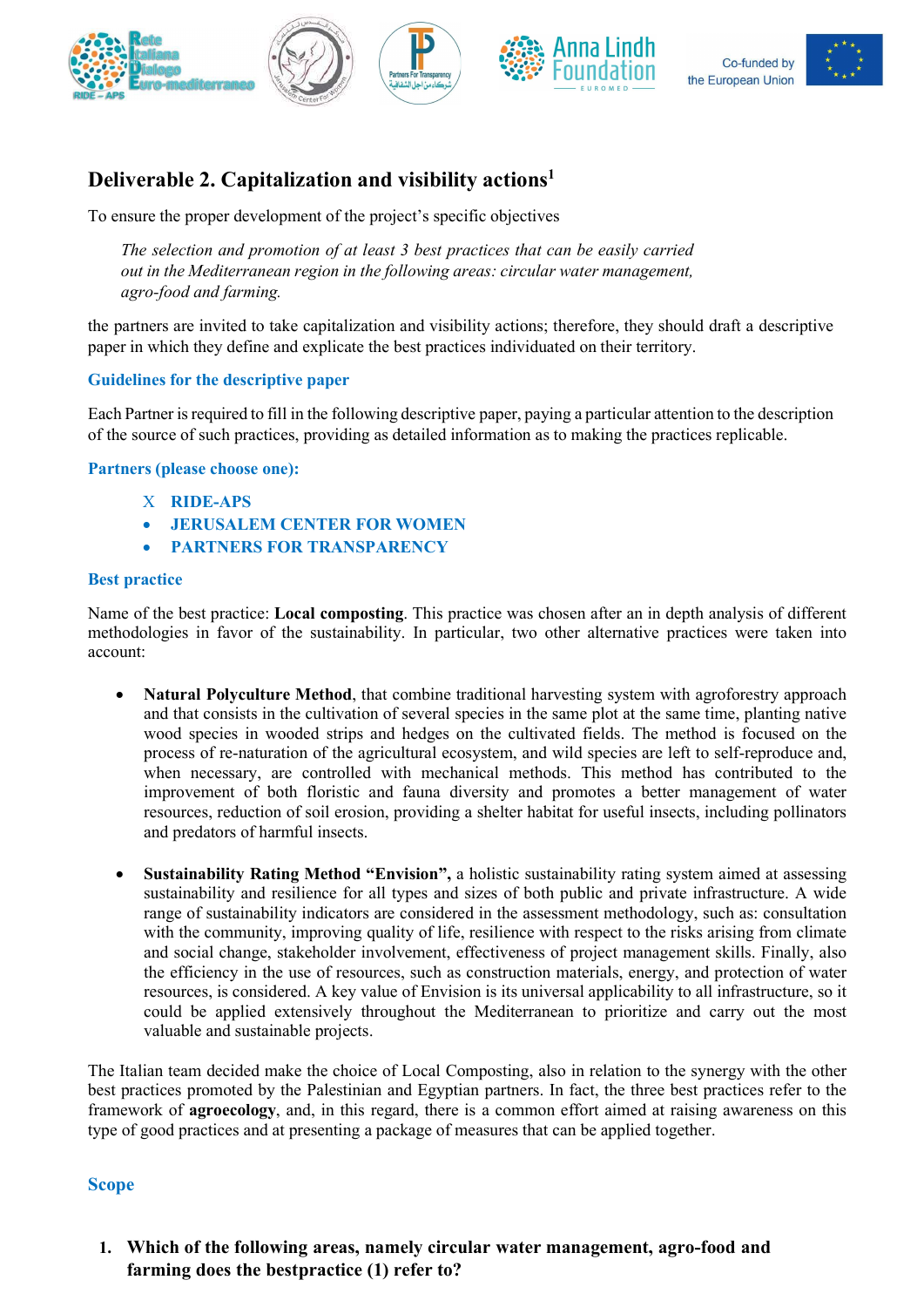

Co-funded by the European Union



The best practice of local composting can be mainly referred to farming, in relation to the opportunities linked with the agricultural sector and the development of urban vegetables garden. Moreover, it is referred to the waste management and the community involvement in its system.

# 2. Description / summarization / information of the content of the best practice (1)

Local composting is applied with a circular economy approach to the organic waste produced by a community, which directly manages and treats it individually (a family or a professional) or collectively (a group of family and professionals together), to generate compost, using manual or electromechanical composters.

The best practice refers to a set of alternative methodologies for sustainable agriculture, the so-called agroecology. Agroecology is the application of ecological principles to the interactions between human beings and their environment, with the goal of minimizing the negative effects of certain human activities.

Composting is an acceleration of the natural decomposition process for organic waste. Intense bacterial activity is primarily responsible for decomposition; it requires oxygen and releases heat. The resulting compost acts as a supplement and fertilizer.

Composting, introducing the oxygen as part of the organic materials decomposition process, creates the ideal environment for naturally occurring microbes to break down organic materials, expediting decomposition, while maximizing the nutrients in the resulting soil, which is crucial to the reduction of methane output. Methane is a greenhouse gas that can trap 30 times the amount of heat in the atmosphere as CO2. The aerobic process of composting does not produce methane, because methaneproducing microbes are not active in the presence of oxygen.

The decentralized community composting is a best practice that could effectively contribute, not only to reduce the output of greenhouse gases, but also to restore the planet's natural processes, to feed future generations of plants, and ultimately, humans.

Local composting can be implemented in different background: urban, peri-urban or rural contexts and even in remote and spread areas with different climate conditions.

The product of the natural process of degradation of the organic matter can be used for several scopes, as a new resource. In connection with the amount and the quality of the compost, it can be applied to: private garden, urban vegetable garden (even in apartment buildings), public green areas or agriculture sector at a higher scale.

This solution has the potential to substitute the waste collection system dedicate to organic waste, or, where not implemented, to reduce the stream of unsorted waste. Moreover, it allows the creation of virtuous networks, between the community and the local farming sector.

# 3. Description / summarization / information of the approach of the best practice (1). Is there used a bottom-up or a top-down approach? Why?

This practice can be implemented using both approaches.

Especially in rural areas, local composting is often spontaneously carried out by families, that make compost for private use. Even in the cities, there are examples of projects of home local composting in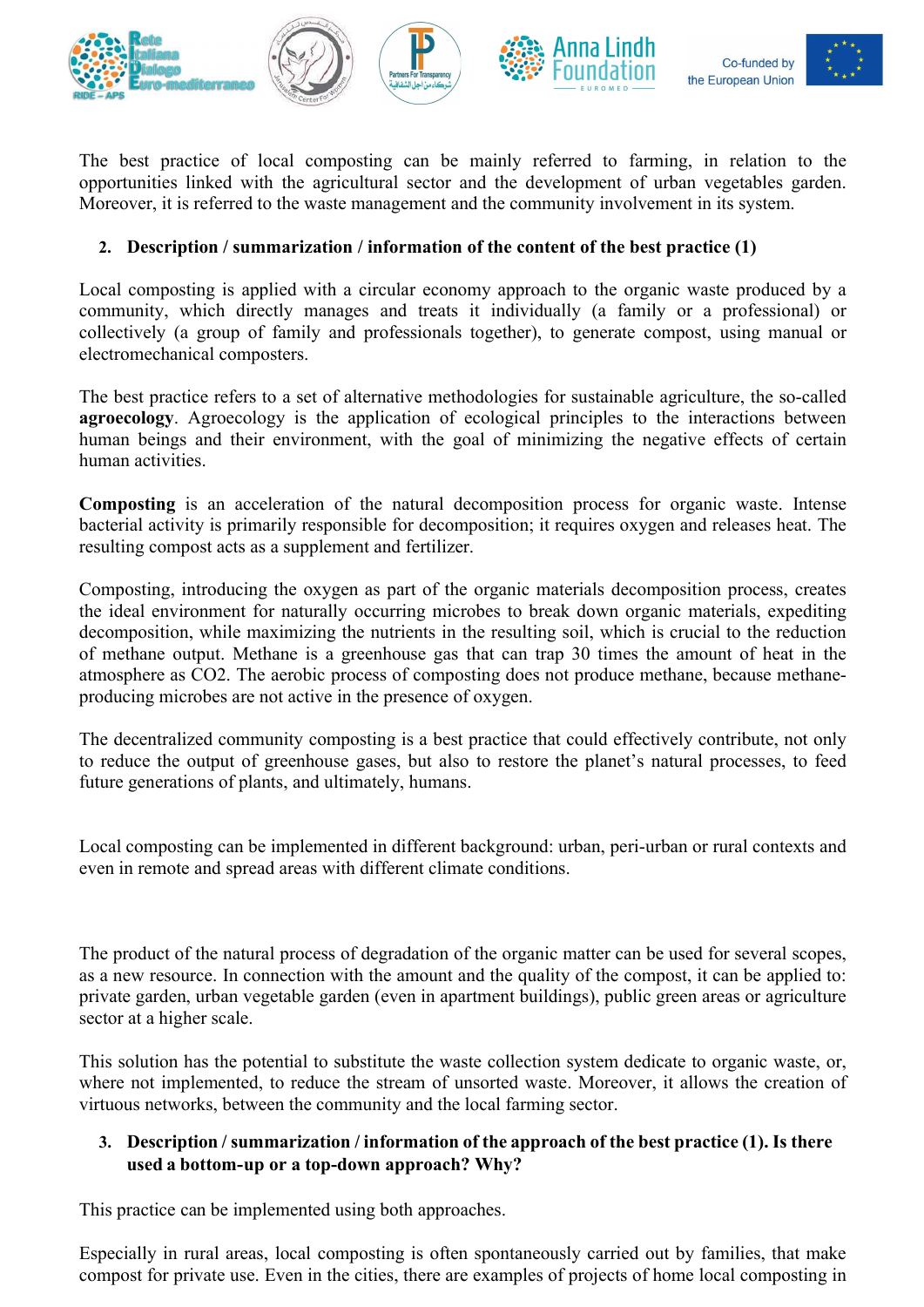



apartment buildings to generate compost for the urban vegetable gardens. This is an example of bottom-up approach for this best practice.

On the other side, local composting can be defined as an institutional choice and strategy, by the consortium or the municipality in charge of waste management, using a top-down approach to involve the population and applying it as a structured and organic system for waste management.

Anyway, the involvement of the territory and the citizens is fundamental for a correct implementation of the practice, which has a lot of potentialities if correctly declined on the reference context.

In the European transboundary project In.Te.Se., which represents an example of application of the best practice, a top-down approach was used, starting the dialogue with the local municipal institutions, thanks to the consortia, partners of the project.

 $<sup>1</sup>$  The deliverable's number refers to the activities set out in the project's full documents.</sup>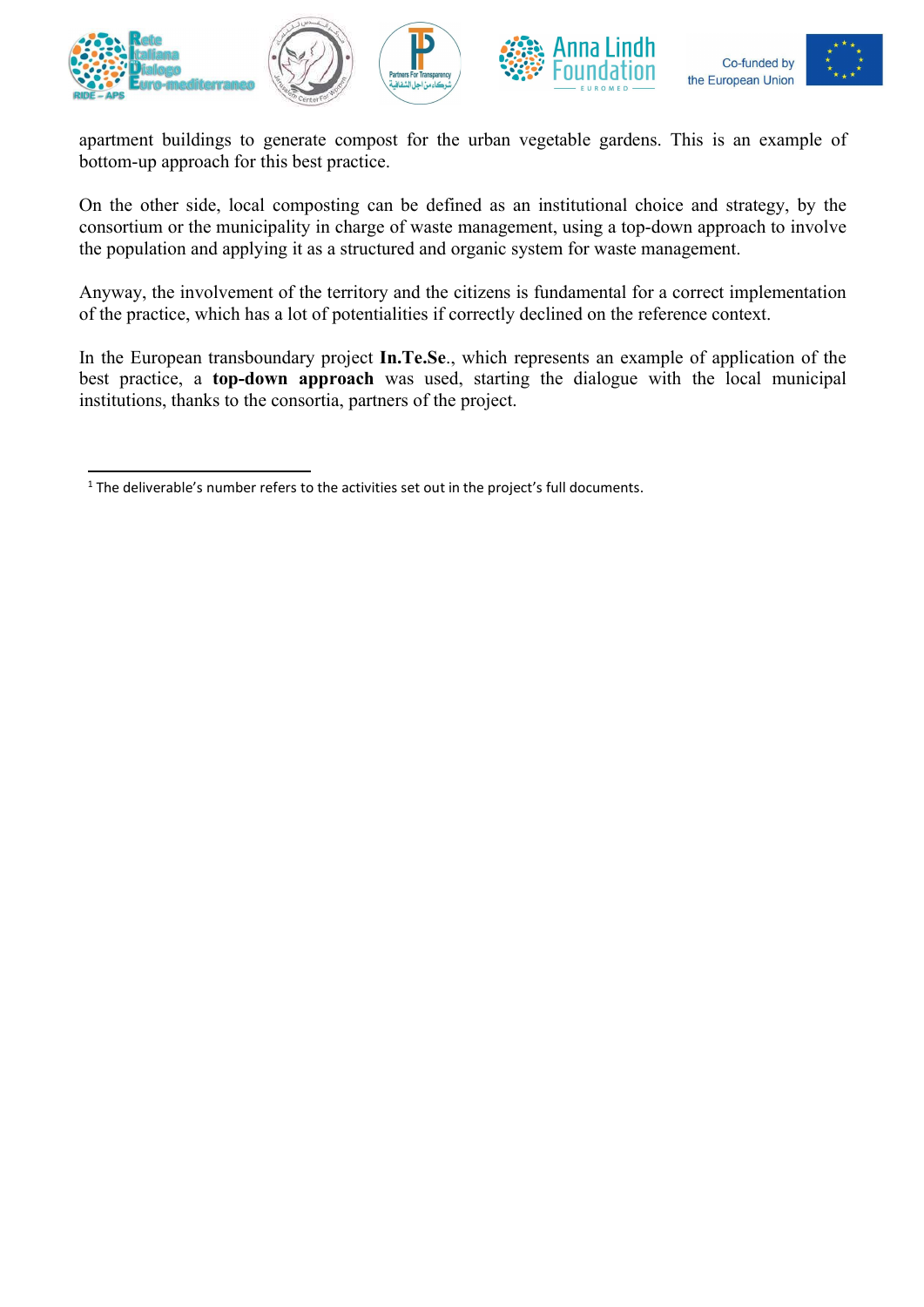

# 4. Description / summarization / information of the traditional and historical references. How long has the practice been in force?

Composting is an ancient and spontaneous practice in rural areas, because it is a simple natural process and it does not need specific knowledge or equipment when applied to small quantities (at a private level).

In terms of application in the domestic context considering the European regulation, the home composting is regulated since 20 years, the community composting is a more recent application of the same method but developed by a community instead of a single and a related regulation is available since 10 years in France and 5 years in Italy.

### Target group

#### 1. Who is your main target group?

Citizens of municipalities in urban, peri-urban, or rural areas.

### 2. Do you plan to involve any precise ethnic subgroup?

No specific ethnic subgroup is considered, but the community as a hole.

### 3. Do you wish to address any specific vulnerable group (e.g., elderly, youth with disabilities, women in rural areas, etc.)?

All the community is involved, to participate for a common scope, to recover and transform independently a valuable matter (biowaste). The use of the product of the process (compost) can be destinated to several applications and can even enter in virtuous networks with social scopes (social urban vegetable garden) or it can enhance local agriculture, even in terms of collaboration with little and medium farmers managed by any specific group, including vulnerable groups.

#### 4. Description / summarization / information of the features of the target group (gender, age, and type of education)

There are no specific features for the target group involved in the application, because it can be practiced individually or in collective system at any age, by any person and even with no specific education.

The needed knowledge is basic and simple, because the process is natural, and it does not need complex equipment. The electromechanical composters, which represent the more structured type of equipment, can be easily managed, with basic training and they are mainly automatic.

In the case of collective composting often the national/regional regulation defines the necessity of reference figures in charge of the management of the process and simple authorizations, in relation to the amount of treated waste and connected produced compost.

#### Stakeholders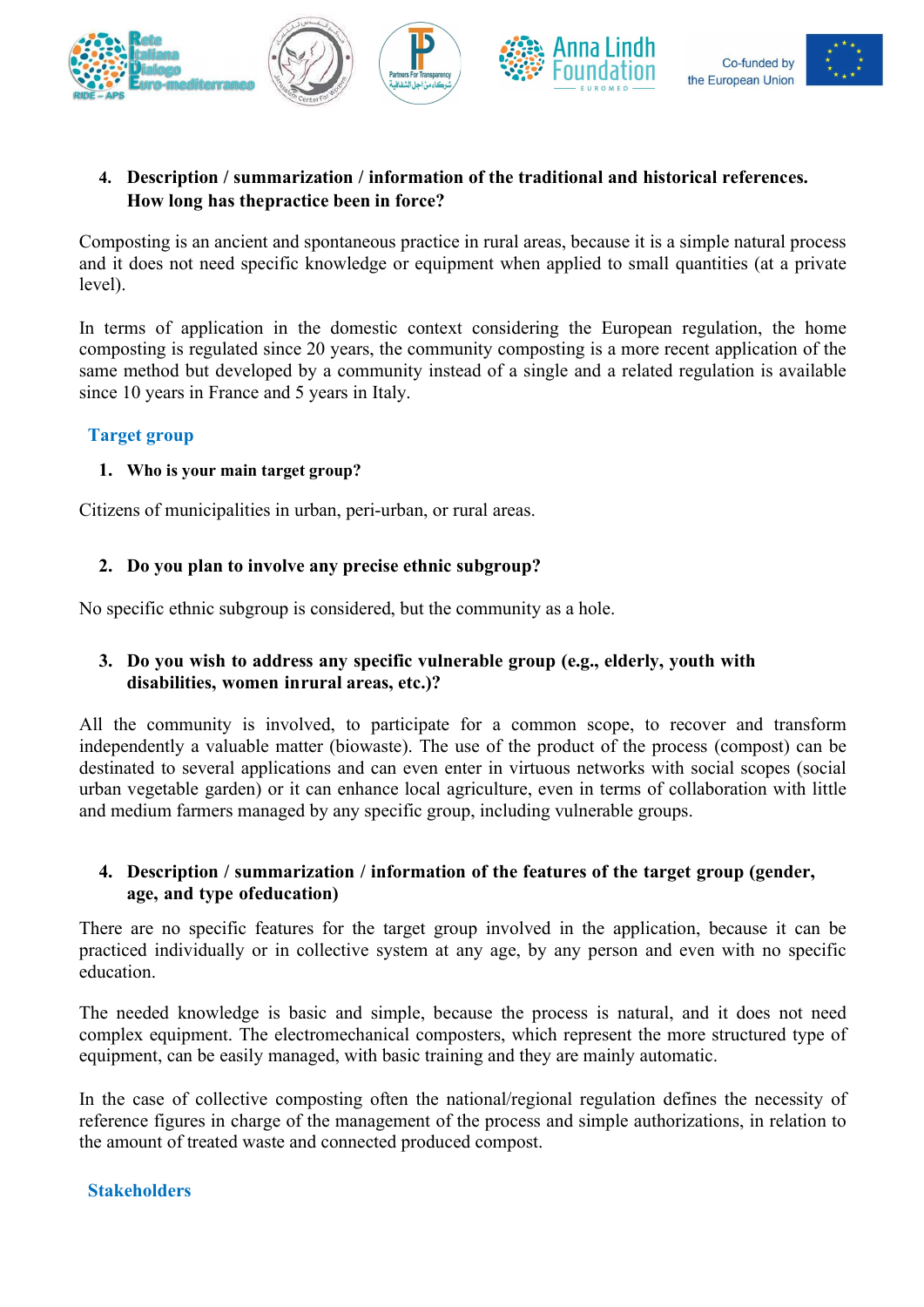

# 5. How many stakeholders the WG intends to involve in the best practice (1)?

The best practice can be implemented at a municipal or a higher level (e.g. consortium), the possible stakeholders are:

- Citizens (families and professionals)
- Municipalities
- Municipal solid waste management referents
- Local farmers, agricultural and botanical sector
- Social projects/associations/cooperatives

#### Representative organizer

#### 6. Who is the main person/representative or organizer who takes decisions and oversees the best practice (1)?

The practice can be carried out at an institutional level (municipality or group of municipalities), considering the involvement of the overall community, or implemented by defined areas or limited target (e.g. only peri-urban areas or apartment buildings).

Considering the scale of application and the scopes of the practice, the decision maker can change.

### 7. How were the rules of maintaining the practice defined? Who defined them and how?

For the correct implementation, municipal waste regulation or integration of municipal waste regulation were made (e.g. creation of an institutional register for who practices composting). Dedicated training sessions were organized and additional material for the population and the referent of the community composting were prepared.

In the case of community composting specific indications and quality parameters are defined by national regulation.

#### Representative of a vulnerable group

### 8. Is there a representative of a vulnerable group? Please explain the role.

A representative of a vulnerable group is not present.

### Representative of the Municipality

### 9. Is there a key person from Municipality/decision-maker, who is taking decisions and care for the practice at the Municipality level? Please explain the role.

Yes, when the best practice is applied at a municipal level it is fundamental the role of an internal person, for the definition of final decisions and for a easy communication with the population.

In the In.Te.Se. project, there are representatives of the municipalities in some cases and usually they are the major or the deputy-major, because the involved communities are represented by small and spread realities.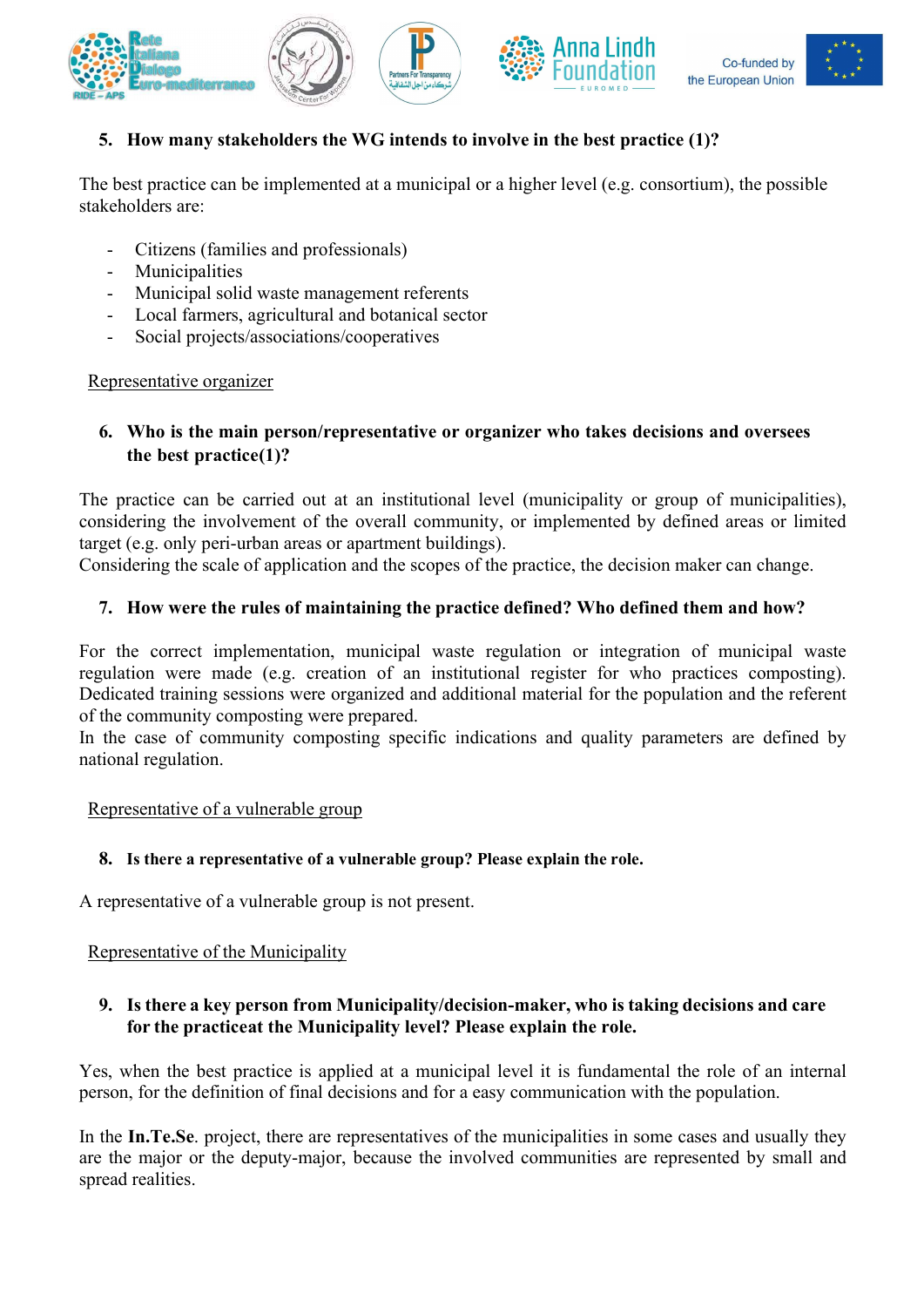

Anyway, where the municipality is part of a consortium, even the upper level has to be involved to promote and discuss about the decisions, in relation to its global view on the territory.

#### Other stakeholders

### 10. Is there a person from the most relevant other stakeholders (Universities, Consortium, NOGs)? Please explain the role.

Yes, there are references from the territorial Consortia, because they are in charge of the waste management system for the territory and they are partner of the European project that implemented the best practices. The references are mainly operative technical figures.

#### Location

# 11. In which part of the country the best practice (1) will be adopted? Are there any specific geographical characteristics needed?

The best practice in the In.Te.Se. Project, which is an example of implementation of local composting, was adopted for small alpines and disperse municipalities.

However, the application of local composting can be easily performed in any geographical area and urban context, because the process can be carried on with any climate condition. For each background specific and simple corrections can be applied to allow and facilitate the process. The Mediterranean region is certainly suitable for this practice.

# 12. Description / summarization / information of the place, explain if there is any cultural, historical, social connection to the main aim of the best practice (1)

Composting is a natural degradation process of organic matter, already spontaneously applied especially in rural areas since ancient times. Vegetable scraps often were, and still nowadays, are used for gardens and cultivations after their natural processing in simple pit or pile on the ground.

# 13. How is Climate Change predicted to modify the context of the practice? Will this affect the best practice $(1)$ ?

The best practice can actually act against Climate Change, because it reduces/avoids the negative environmental impacts related to the implementation of a dedicated organic waste collection and treatment systems and it promotes the production of a natural soil improver, suitable for agriculture even in more sensible areas, which can be easily enhanced.

Agriculture accounts for 33% of human-originated greenhouse gas emissions, nearly half of which, 14%, results from unsustainable farming practices, particularly using chemical fertilizers, a source of nitrous oxide, one of the most powerful greenhouse gases.

Currently, industrialized agriculture is rapidly destroying the ecosystems on which it depends, and it has developed dependence on energy sources destined to become increasingly rare and whose future prices will be both more volatile and higher.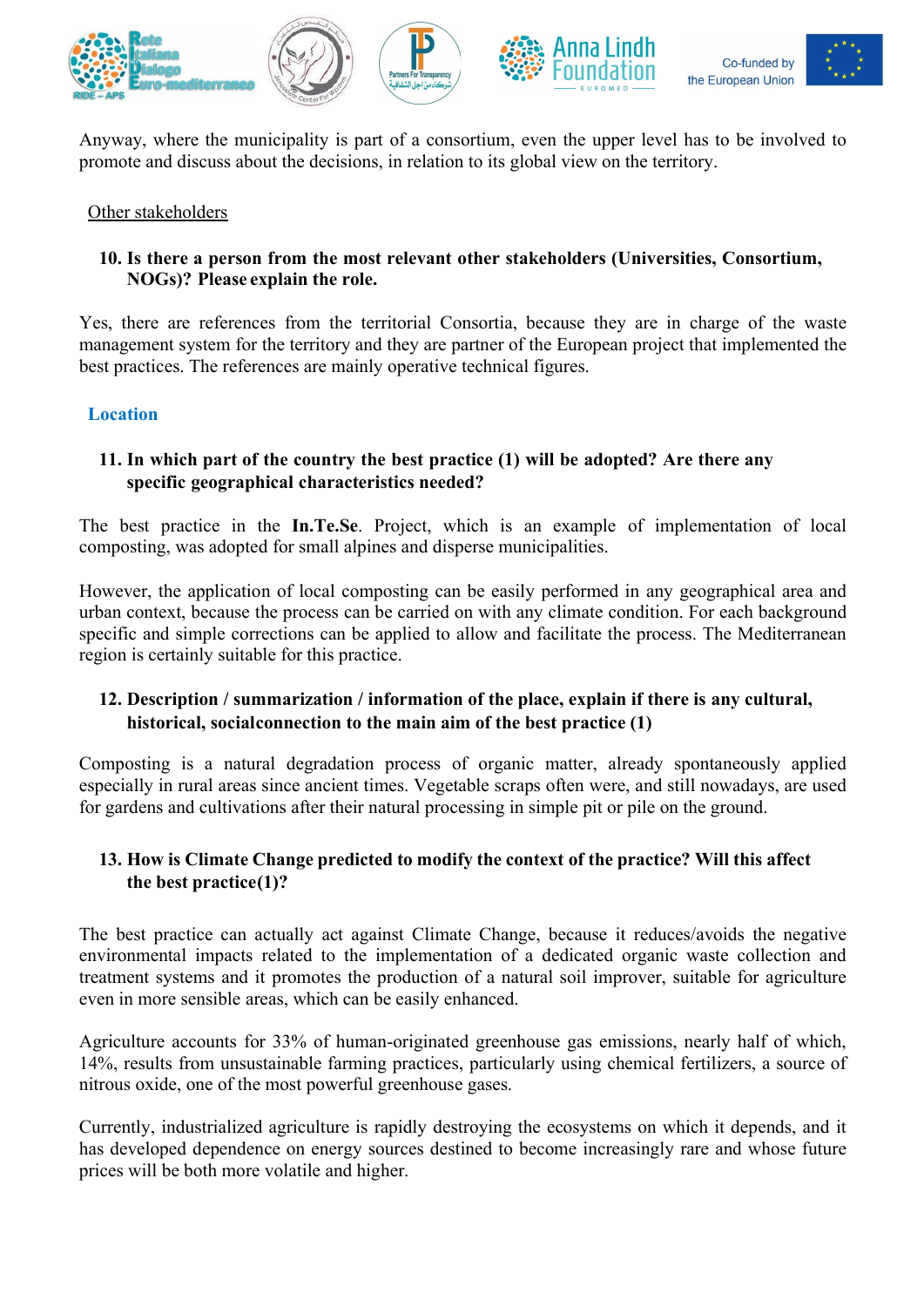

By gradually eliminating the use of chemicals, the best practice proposed strives toward implementing organic farming, thus contributing to improving the health of farmers and consumers alike.

Moreover, it aims at protecting the environment, ensuring the sustainable renewal of the natural resources (water, soil, biodiversity, etc.) necessary for production, and making sparing use of nonrenewable resources. It combines technical solutions reconciling productivity, reduced pressure on the environment and the sustainable management of natural resources. All this is a question of ensuring a balance between human beings, farming, and nature.

Climate Change does not affect the practice, because it is applicable in different climate contexts and simple solutions are available to improve the process in critical conditions.

### Period

### 14. How much time is necessary for the implementation of the best practice (1)? When will the benefits (in terms of sustainability and development) start appearing?

The period of implementation depends on the scale of the application and on the selected model. Parameters to be considered are:

- Limited selected areas (small scale) or the application to a municipal/consortium/regional level (large scale)
- Implementation of individual/collective composting or both together
- Use of manual/electromechanical composters
- Compost destination, for a private use or to the farming/botanical sector
- Correct stakeholders engagement

In the case of the **In.Te.Se.** Project the best practice was implemented for steps in different Italian and French areas, in general, in one year, it was achieved and it obtained the first results, in terms of produced compost, after some months. The application previewed individual and collective composting by households and professionals, carried on with both manual and electromechanical composters, at the current stage for private use, but with the aim to involve in the next years local realities of the agricultural sector especially in connection with the collective systems with a larger production of compost.

On the side of the economic point of view, the results can be tangible after some months (six months), considering for example the amount of waste excluded from unsorted waste stream or the absence of a dedicated collection, transportation and treatment system for biowaste.

#### 15. How does the WG see the future of the best practice (1)?

The best practice can be a useful and simple solution for various context of the Mediterranean region thanks to its simplicity and replicability. The high involvement of the civil society and the possibility to create a virtuous network with the local production sector represent an added value and a concrete possibility to increase people awareness and sensibility about waste management, circular economy and local farming.

#### **Methods**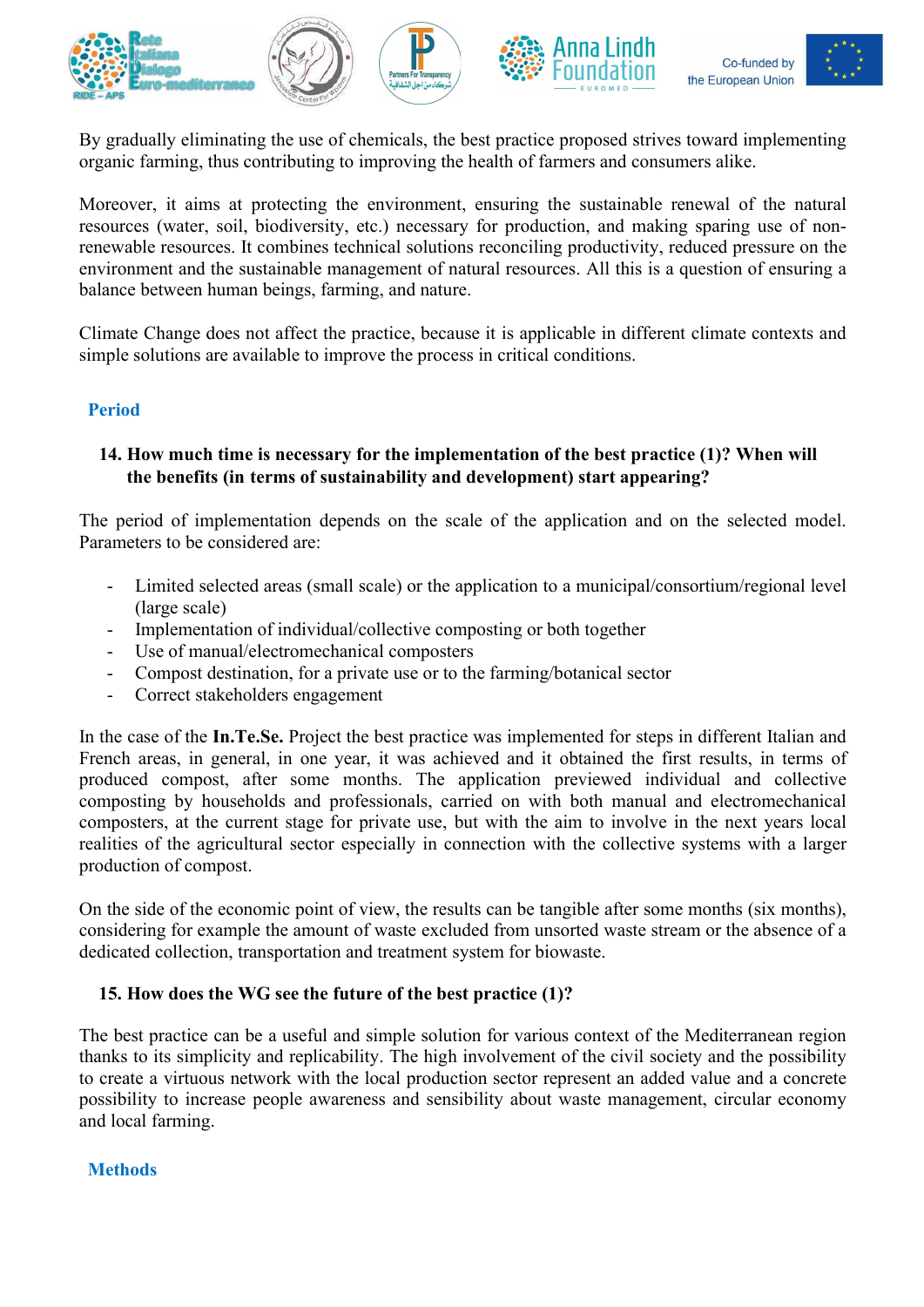

## 16. Description / summarization / information of the roots of the best practice (1), please explain how the WG is planned to develop the practice and if any explain the methodology

If the top-down approach is used, the first step is a dialogue with the consortia and municipalities of the territories and the stakeholder's engagement, to define the best model to implement. The definition of the context of application, the target and number of users and involved actors and the scale is fundamental and represent the second achievement, together with the analysis of the regulatory background referred to composting.

The design of the overall system depends on the overmentioned parameters, which affect the technical and the economic analysis. This can be accomplished with: the definition of the flow of organic waste to treat, the dimensioning of the output, in terms of produced compost, which is linked with the definition of the more suitable equipment to use and with the potential destination of the output and related monitoring system to apply for the executive phase.

After the feasibility stage and the evaluation of different possible scenarios, it is possible to select the definitive system to apply and the implementation process can start. Training sessions for the users and information and communication campaign are relevant for the correct realization of the best practice.

A constant monitoring system has to be organized with different levels of complexity, considering the aim of the process. In the case of instauration of collaboration with the farming sector more detailed chemical and physical analysis are necessary for verifying the quality of the compost.

# 17. What means would be necessary for its replicability (natural capital, human capital, social capital, manufactured capital, and financial capital)

The main means are represented by the human and social capital, as the civil society is the first actor of the process, in quality of producer of the recoverable materials for the creation of the new resource. The financial capital depends on the complexity of the system, and especially on the selected equipment, which can be homemade (wooden composters) or automatic (electromechanical composters), but even in the second case the costs can be quickly amortized thanks to the economies obtainable and the quite low cost of the machines, considering the larger scale of implementation. In terms of personnel, for the training sessions or for the monitoring phase, the costs can be considered limited.

### 18. What difficulties could be encountered during its implementation?

No specific difficulties in technical terms are individuated, because the simplicity of the process and because of the easy solutions appliable to possible critical circumstances (e.g. critical climate conditions) and the predictability of them, which is considered already in the design stage.

The stakeholder engagement is a fundamental factor, if absent, the process does not proceed, but even this risk is simply controllable.

### **Motive**

19. Why do you think your practice is good? What does it bring (e.g., local development,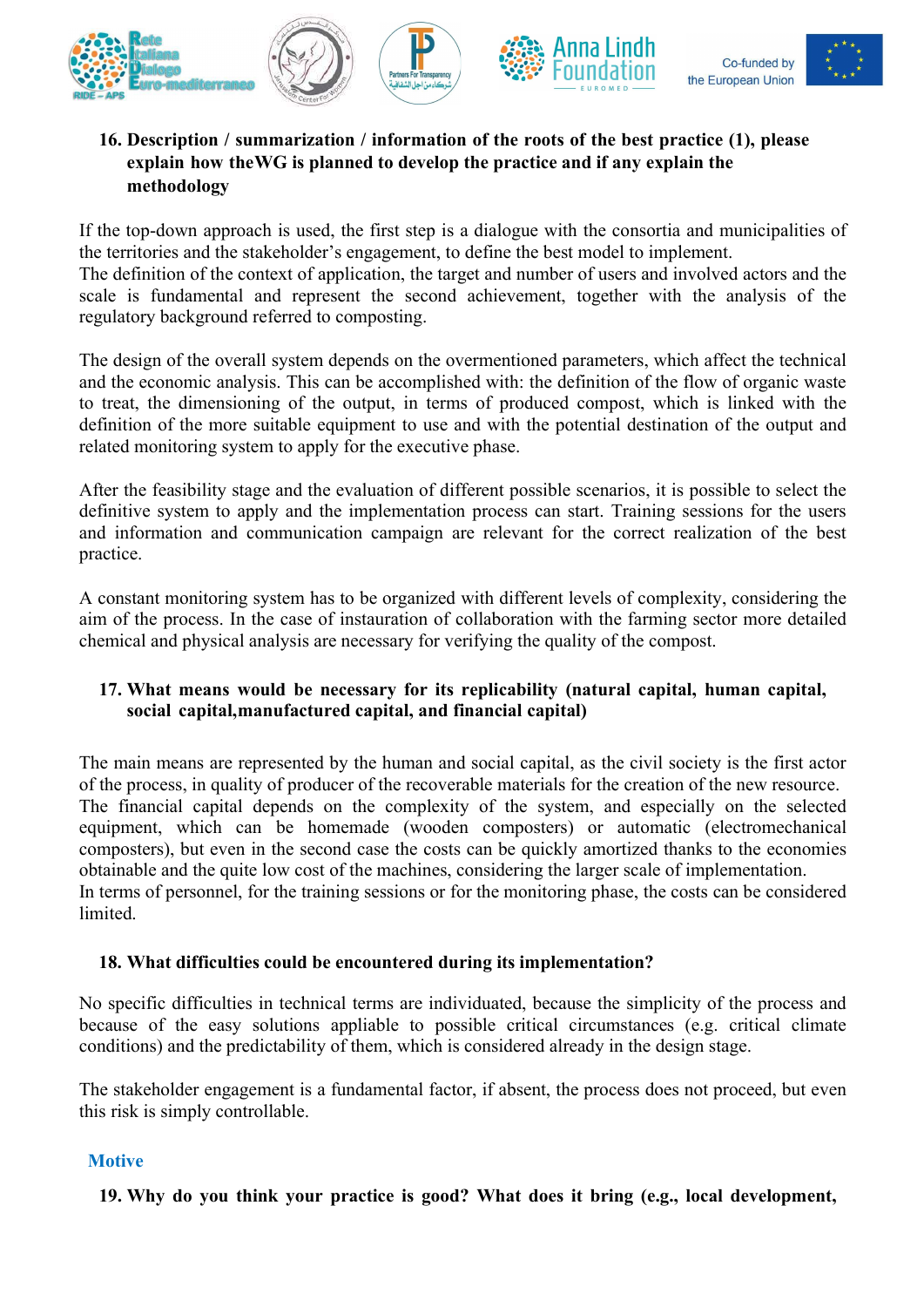





social cohesion, feeling of belonging, economic benefits, tourism development, networking, sustainable development, circular economy, etc.)? Why is it considered to be relevant?

This practice is a relevant one because it provides:

- **Sustainable development**, thanks to the reduction in the negative impacts related to the collection, transportation and treatment in industrial plant of biowaste, often disposed with unsorted waste and thanks to the enhancement of a new resource (compost) which can restore local soil conditions. Moreover, a complete **circular economy** approach is obtained, while waste becomes new resource to be used locally for private use or even destining it to a production sector.
- Economic benefits, thanks to the reduction in costs, because of the limited expenses for the implementation of the system and the economies related to the potential absence of a dedicated municipal management system for organic waste.
- Social cohesion and feeling of belonging, thanks to the application of community composting (both in rural area and in apartment buildings in the cities), which join families and professionals in a shared activity with common scopes and creating virtuous networks and connection with local farming realities or for shared application, like social urban vegetable garden.
- Civil engagement and awareness, related to circular economy approaches, waste management and agricultural sector.
- Other networks, linked with the related themes like waste prevention, food loss and food waste prevention, agro-food chain.

### 20. Why do you think your practice is replicable and sustainable? Can the best practice be considered an adaptation or mitigation strategy?

The practice is replicable because it is based on a simple and natural process (organic degradation), implementable even in critical climate conditions (e.g. alpine context or aride zones), with simple solutions for each specific context. It can be realized with different levels of complexity, starting from basic and economically sustainable and minimal solutions (e.g. wooden homemade composters) and with basic knowledge, until it develops in more structured and organic scheme, at a larger scale.

This best practice can be defined as an adaptation strategy, for example against climate change (compost is a soil improver). In parallel, composting, as a sustainable application on a larger scale, limits the emissions generated by the implementation of a system for organic waste collection, which can be substituted by the local practice; from this perspective, it can be considered even a mitigation strategy.

Finally, there is a close connection in terms of synergies for replicability with the best practices proposed from the other two partners, Palestine and Egypt, in the framework of the Ponza Prima Med Project.

The Palestine example, called "swath composting", consists of placing a mixture of raw materials in long narrow piles called "swaths." The method provides for composting large quantities of organic matters. This practice has been primarily implemented in Niger (dry areas) and Madagascar (wet areas). Objectives of this technique are:

• Develop a high-quality organic fertilizer with locally available raw materials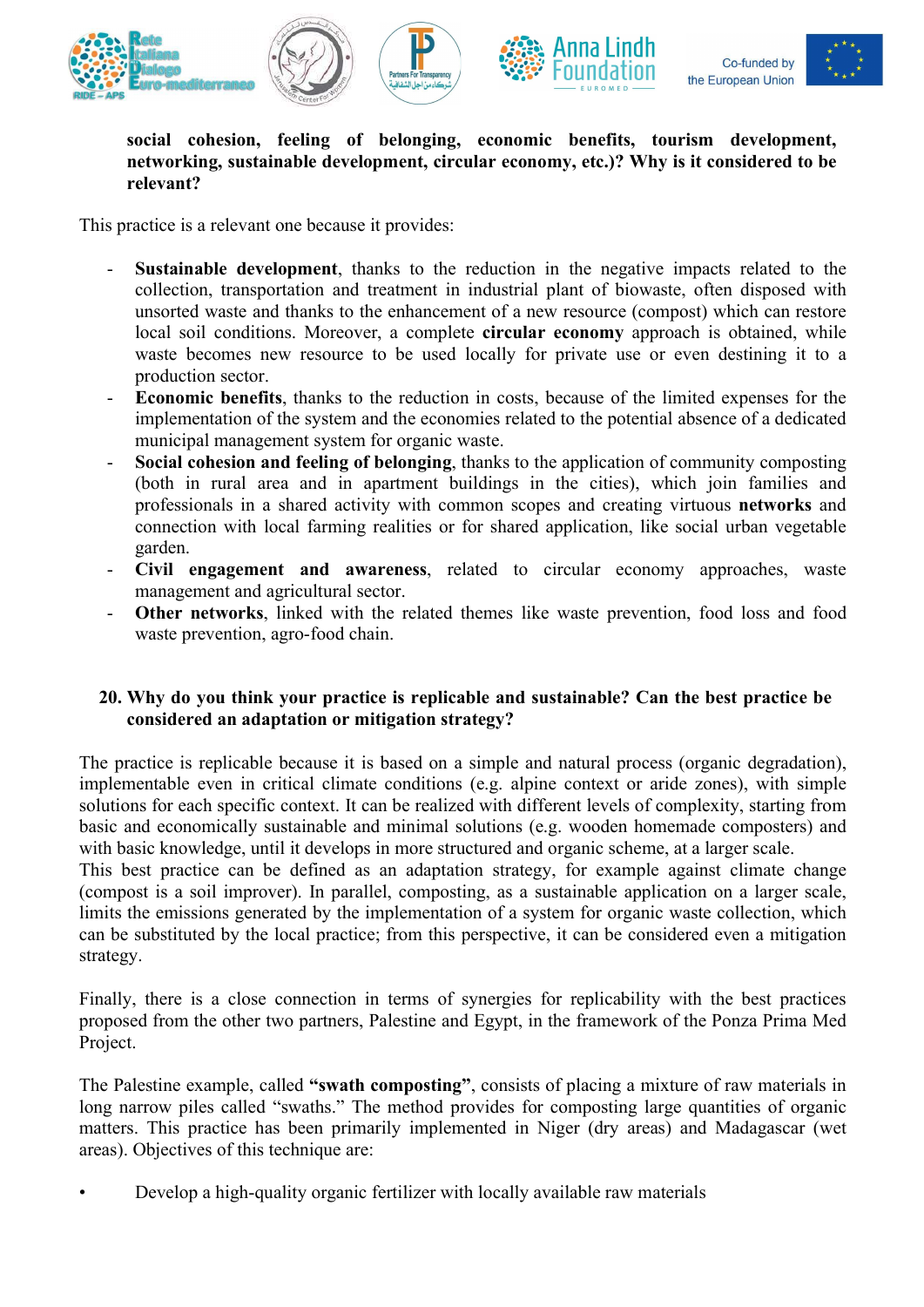

• Making nutritional elements easily available to plants after humification and mineralization

Limit the risks of propagating weeds, pests, bacteria, and other mould contained in the manure and straw.

Finally, the Egyptian best practice is an experience that could lead the way in agritourism, promoting a new form of educational tourism, based on transforming the farms and farmhouses into vacation homes where tourists could stay and experience farming. As more than 90 percent of Egypt's land is covered by deserts, there is enormous potential to invest in this idea, including also learning centers, holding seminars and workshops, issuing internationally recognized certificates, and replicating the model in the Country. Moreover, the analysis of the Egyptian team focused on the water scarcity, which has a huge impact on food production. In this regard, the **agritourism** could constitute a way to raise awareness on the irrigation management practices, as well as groundwater irrigation, rainfed agriculture, etc. This best practice supposes knowledge transfer; stimulating dialogue between farmers, it sets them up as experts – instead of best practices coming from laboratories, it is sourced in field experiments. In this, agroecology is a source of emancipation for farmers: instead of receiving advice, they become co-actors in adopting the best practices in agriculture.